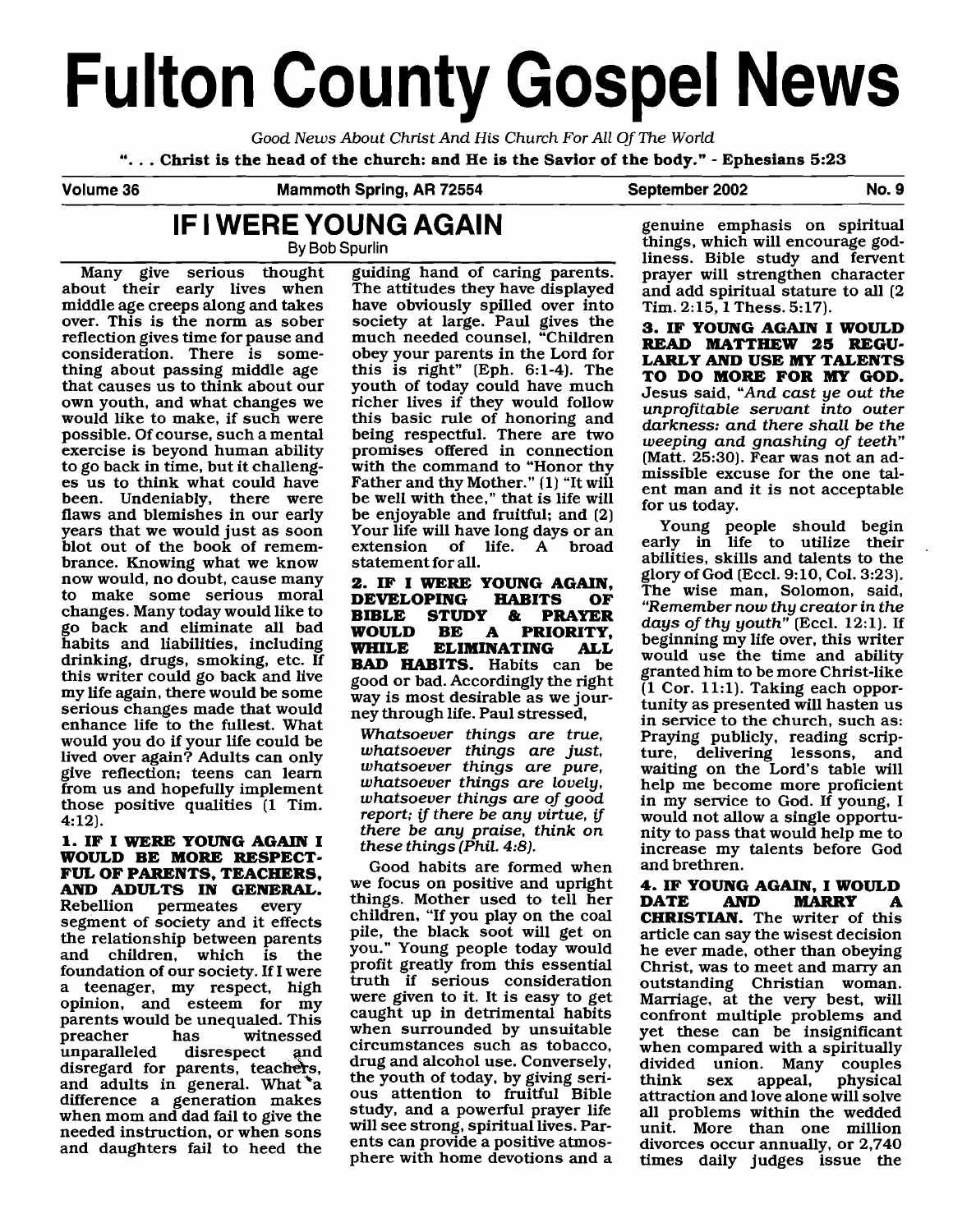#### **FULTON COUNTY GOSPEL NEWS USPS Publication #211780**

... is a Periodical publication issued monthly by the Church of Christ at Third and Bethel (P.O. Box **2511,**  Mammoth Spring, **AR 72554-025 1. POSTMASTER: Please mail all changes of address to the above address.** 

**FCGN** is mailed free of charge to any who care to receive it. We will be happy to add any names to the regular mailing list. If you send in a name we<br>must have a complete address,<br>including number and street name, or including number and street name, or R.R. or HCR number, plus box number, or a P.O. Box number and the **NINE DIGIT ZIP CODE.** This paper is supported by voluntary contributions for which we are grateful. Financial information will be furnished upon request. **Mail all address corrections or manuscripts to:** 

#### **FULTON COUNTY GOSPEL NEWS P.O.** Box 251 Mammoth Spring, AR 72554

| TED J. CLARKE  EDITOR<br>E-Mail  cocfcgn@ozarks.com                                                    |
|--------------------------------------------------------------------------------------------------------|
| Website<br>www.fultoncountygospelnews.org<br>Joseph Chase - Webmaster<br>E-mail: chasejoseph@yahoo.com |

proclamation, "divorce granted." This divine institution at its best will be difficult, but marrying a<br>Christian will give one a Christian stabilizing prospect to face the future with confidence. My young friend, do yourself a favor and do not settle for anything less than a Christian mate. How can we "Seek the kingdom of God first" (Matt. 6:33), and embrace someone that will lead us in the opposite direction? Christians marrying unbelievers bring undue pressure to bear upon their marriage, and all too often divorce is the result. Paul said, "Be not unequally yoked with unbelievers  $\ldots$  ." (2) Cor. 6:14). Friend, can you imagine a greater yoke than the marriage yoke? Paul, in addition, asserted, "Have we not the right to lead about a wife that is a believer, even as the rest of the apostles and the brethren of the Lord, and Cephas?" (1 Cor. 9:5). The apostle had a right to lead about a wife which is a believer; he did not declare the "right" to lead about a wife that was an unbeliever. The clear teaching of the New Testament either by direct command, or by implication, "Christians should

many Christians." This writer affirms unequivocally that we will all be much happier, if we marry "only in the Lord" (1 Cor. 7:39). The four points given in this article will strengthen your life and fulfill you in every way, if followed.

### 2 101 Glenwood Dr. Hartselle, **AL** 35640

Editor's Note: The above article by Bob Spurlin is another example of the fine writing on important themes produced by this brother. This is taken from his latest book, "Dial 9-1-1: Essentials to Living Life In the 21st Century." Bob has<br>been afflicted with Multiple afflicted with Multiple Sclerosis for several years and, being bedfast and unable to use his hands, now writes with his voice as he dictates to his computer. Brother Spurlin continues to be an excellent and productive gospel preacher in every way possible for himself. You can help<br>lift Bob's spirit, aid him Bob's financially, and bless yourself by purchasing a copy of his book, "Dial 9-1-1." The 208 page book is filled with Biblically based articles to help you live a better life. The cost is **\$1** ' .50, which includes postage and handling. You might want to buy several copies for family and friends. We do not sell the books through FCGN, but you can contact Bob at the address above, call him at (256) 773-0295, or reach him through the Internet at PRECHTEACH@aol.com. Even if you do not buy a book, send him a card and cheer his day!<br>Fed J. Clarke. is \$1'.50, which includes<br>is \$1'.50, which includes<br>age and handling. You might<br>t to buy several copies for<br>ly and friends. We do not sell<br>looks through **FCGN**, but you<br>contact Bob at the address<br>e, call him at (256) 773-0

## **THE CHURCH JESUS LOVES By Owen D. Olbricht**

Does Jesus love the church? Is the church important to Him? Is there a church that Jesus loves? If there is, what church does He love? In order to answer these questions other questions should be answered.

1. What is the church? Many people use the word church to refer to a building by saying:<br>"The church burned." "The church burned." "The wedding will be in the church." "The funeral was held in the church." The word ekklesia (literally, called out), which is<br>translated "church," never "church," means a physical building but rather refers to a congregation of people. Saul persecuted the church by putting men and women in prison (Acts 8:3). These were the disciples of the Lord (Acts 9:l) who were called Christians (Acts 11:26).

- Who built the church? Jesus said, "I will build my church" (Matt. 16:18). In later books of the New Testament we read about the church, which must mean that Jesus had built His church before these books were written (Acts 5:ll; 8:3; Rom. 16:5; 1 Cor. 1:2; Gal. 1:13; etc.).
- 3. On what did Jesus build His church? Jesus said, "On this rock, I will build my church" (Matt. 16:18). Peter had confessed Jesus is the Christ, the Son of God. Jesus replied that on this He would build His church. Paul taught that Jesus is the only foundation. "For no man can lay a foundation other than the one which is laid, which is Jesus Christ" (1 Cor. 3:ll).
- 4. To whom does the church belong? Jesus called it "My church" (Matt. 16:18). The church is His because He purchased it with His own blood (Acts 20:28). The fact that He purchased it with His blood means: (1) It belongs to Him. (2) If it belongs to Him, we should call it His church (3) The value of the church is Jesus' blood. The price paid is the value of what is purchased. (4) In order to benefit from Jesus' blood, one must be in His church because it is what Jesus purchased with His blood. (5) Jesus will come for His church, the one He purchased. If He came for others, He would be taking what He has not purchased, that which does not belong to Him.
- 5. How can we identify Jesus' church? His church is made up of those who submit to Him. "Therefore as the church is subject to Christ" (Eph. 5:24). Jesus\* church responds to Him because He is the head of the church (Eph. 5:23), it's only lawgiver (James 4:12).

These are the people He loves, His church (Eph. 5:25). because they have His commandments and keep them. "He who has My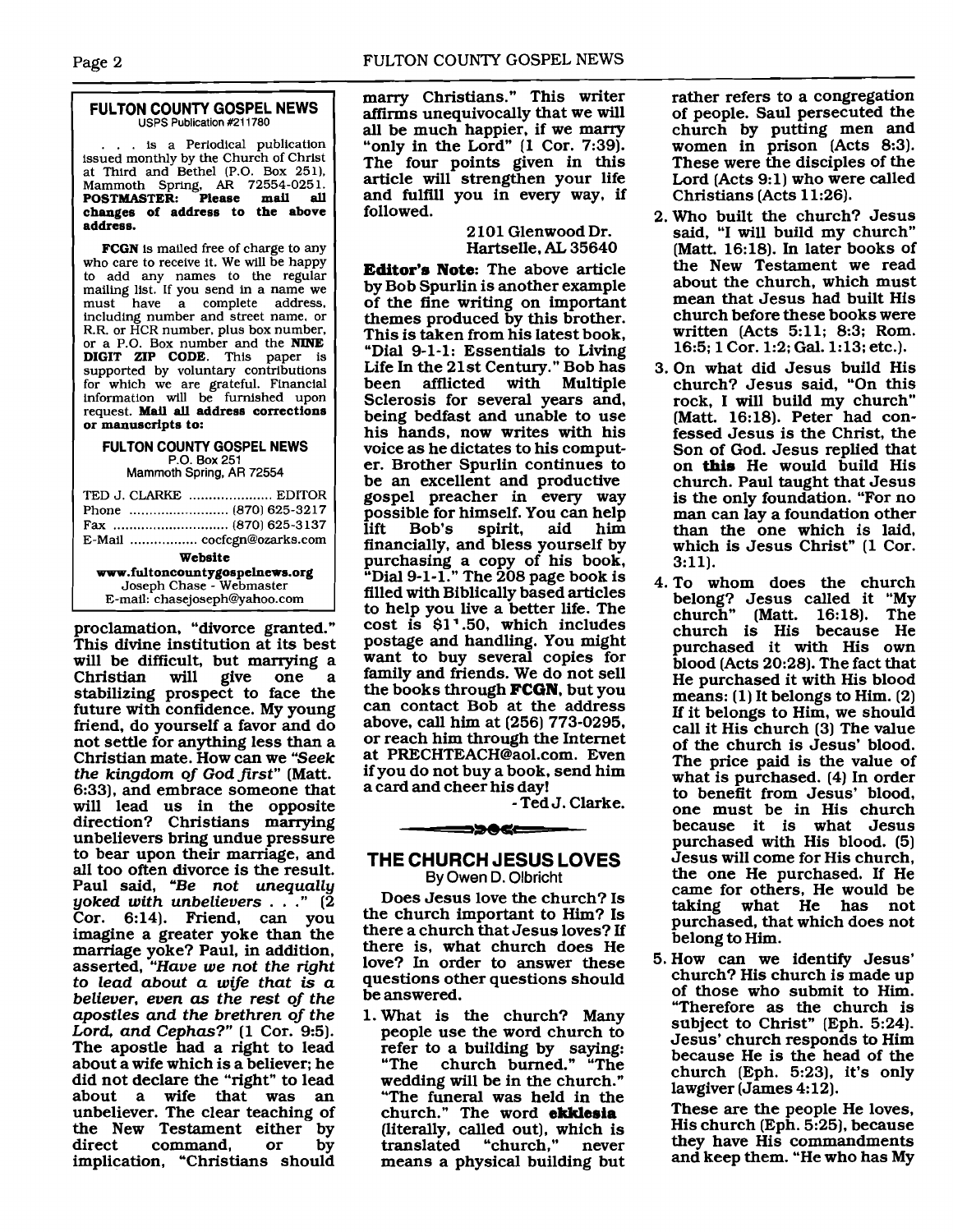commandments and keeps them, it is he who loves Me. And he who loves Me will be loved by My Father, and I will love him and manifest Myself to him" (John 14:21).

Those who are following the traditions, doctrines, creeds, and teachings of men are not loved by Jesus. He loves those people who obey Him, which people are His church. His wrath is on, continues to remain on, those who do not obey Him (John 3:36 ASVJ.

6. Who will Jesus take to heaven? He will present His church to Himself, a spotless and holy church (Eph. 5:27). These are the people who have been made perfect [Heb. 12:23) by the death of Jesus (Eph. 5:25-27) and whose names are written in heaven (Heb. 12:23), in the book of life (Phil. 4:3; Rev. 3:5).

Those whose names are not in the book of life will be cast into the lake of fire (Rev. 20:15) but those whose names are in the book of life will get to enter the holy city, the new Jerusalem (Rev. 21:27].

The church does not save, but Jesus is the Savior of the church (Eph. 5:23), His body (Eph. 1:22, 23). The church is the flock (Acts 20:28) to which Jesus will give eternal life (John 10:27). It is His kingdom (Matt. 16:18; Col. 1:13) which cannot be shaken (Heb. 12:28) that will get to shine forth as the sun in the kingdom of the Father (Matt. 13:41-43). Also the church is His house, His family (1 Tim. 3:15), the children of which will get to inherit heaven (Rom. 8:17; Gal. 4:7; 1 Pet. 1:3.4).

7. How does one enter the body. the church? There is one body in Christ (Rom. 12:5). We enter Christ by being baptized (Rom. 6:3; Gal. 3:27), so by baptism we enter the one body (1 Cor. 12:13), the church.

#### **CONCLUSION**

The church Jesus loves is the one He built, the one over which He is head, and is the one that obeys Him. Those not in His church are not written in heaven. If we are written in the book of life, we will get to enter the holy city, but if not, we will be cast into the lake of fire. All of us who have been

baptized with the one baptism [Eph. 4:5) are in His one church.

Are you in the church Jesus so loves that He will present it to Himself? If not, you should obey Him (Heb. 5:9) to be saved by being baptized (Mark 16:16) and in so doing become a member of His church which has the hope of eternal life in heaven.

> 305 W. Maryland Ave. Sherwood, **AR** 72120

#### **SAVING FAITH By** Joel Morrison

➡⋗●⋖⋿

"Ye see then how that by works a man is justified, and not by faith only'' (James 2:24).

The relationship of faith and works is a matter that is gravely misunderstood by multitudes in our world today. There are those who would have man saved by faith apart from works, and others who would have man saved by works apart from faith. But the Bible teaches that faith with works, or works by faith, is the kind of faith that saves.

The problem seems to be a matter of understanding what is meant by faith and works. If by works one means works of man's own merit, whereby God owes man salvation after he has performed so many "good deeds," then certainly it is false that man can be saved by works. When one has sinned there is no amount of good that he can do to undo that wrong, nor to negate that sin before God. God alone can forgive and He does not weigh the good that one has done against the bad in order to determine one's innocence or guilt. One cannot earn nor merit salvation regardless of the good he may do in his lifetime. Salvation is a free gift of God that no amount of works can purchase (Rom. 6:23).

However, the Bible teaches that works are required of man in order that he might be saved. But<br>the works authorized and authorized demanded by the Bible are works, or acts, of obedience out of a heart of faith in God and His promises. When James stated that "by works a man is justified" he was speaking of those acts of obedience in doing what God has commanded. A person who merely believes in his heart, but does not obey the will of God does not have saving faith.

James declared that faith which does not obey is a faith that cannot lead to salvation. "What doth it profit, my brethren,  $doth$  it profit, though a man say he hath faith, and have not works? can faith save him?" (James 2:14 - "can that faith save him," ASV). A mental acknowledgement apart from acts of obedience will profit one nothing. Faith that does not obey is a faith that will not save. It must be pointed out that James is not saying that one is not saved by faith. He is saying that one is not saved by faith **alone** - faith apart from obedience.

Abraham is used as an example of one who was justified by works. Abraham's faith led him to obey God's command to offer Isaac upon the altar. His obedience was the works by which he was justified. Would anyone dare suggest that Abraham would have been justified had he refused to obey God? When was he justified? When his faith obeyed! "Was not Abraham our father justified by works, when he had offered Isaac his son upon the altar? Seest thou how faith wrought with his works, and by works was faith made perfect? And the scripture fulfilled Abraham believed God, and it was imputed unto him for nghteousness: and he was called the Friend of God" [James 2:21-23).

What kind of faith do you have? Is your faith a profitless, dead faith that will not save? Faith that saves is a faith that obeys. If your faith has not led you to obey God's commands, then you do not have saving faith. To receive forgiveness of sins one must believe that Jesus is the Christ (John 8:24; Mark 16:16), repent of sins (Luke 13:3; Acts 17:30; 2:38), confess faith in Christ (Acts 8:37; Romans 10:9-10). and be buried with Christ in baptism (Mark 16:16; Acts 2:38; Rom. 6:3-4). Obedience to these commands will result in the forgiveness of one's past sins, put him into Christ, add him to the church of Christ, and grant him membership in God's family. But faith must continue to obey God's will if one would be granted entrance into the eternal abode of the faithful (Rev. 2:lO; James 2:14-17; 2 Tim. 4:6-8).